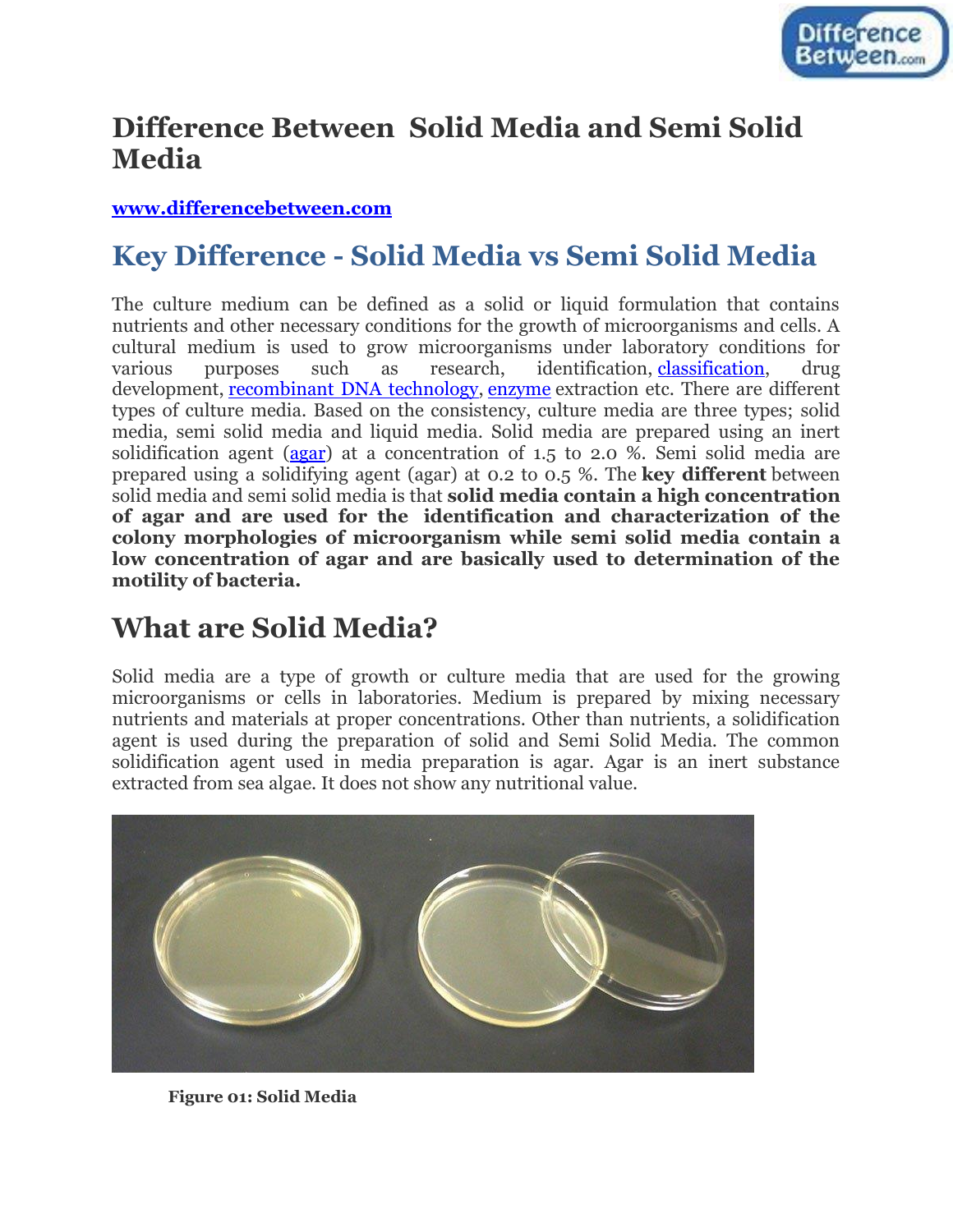Solid media contain a high concentration of agar. Agar is added at 1.5 to 2.0 % concentration. Agar solidifies the medium below 40  $\degree$ C. Once the medium solidifies, it allows a solid surface to streak and grows microorganisms. Solid media are used to identify microorganisms. And also they are used to study characteristics of different microorganisms and study of colony [morphologies.](http://www.differencebetween.com/difference-between-phonology-and-vs-morphology/)

## **What is Semi Solid Media?**

Several techniques are used to observe and detect the motility of [bacteria.](http://www.differencebetween.com/difference-between-mycoplasma-and-vs-bacteria/#ef) Among them hanging drop method is one such method. However, it has several disadvantages such as the tedious nature of the method, uncertainty of the results, difficulty of identifying the motility when only a few cells are motile, need of active or fresh cultures etc. Hence, scientists have developed semi solid media for above purpose. Semi solid media are microbial culture media that are prepared to add less amount of agar (solidifying agent at 0.2 to 0.5 %) to observe motility of bacteria. Semi solid medium was first introduced by Hiss in 1982 for the purpose of distinguishing typhoid and colon bacilli.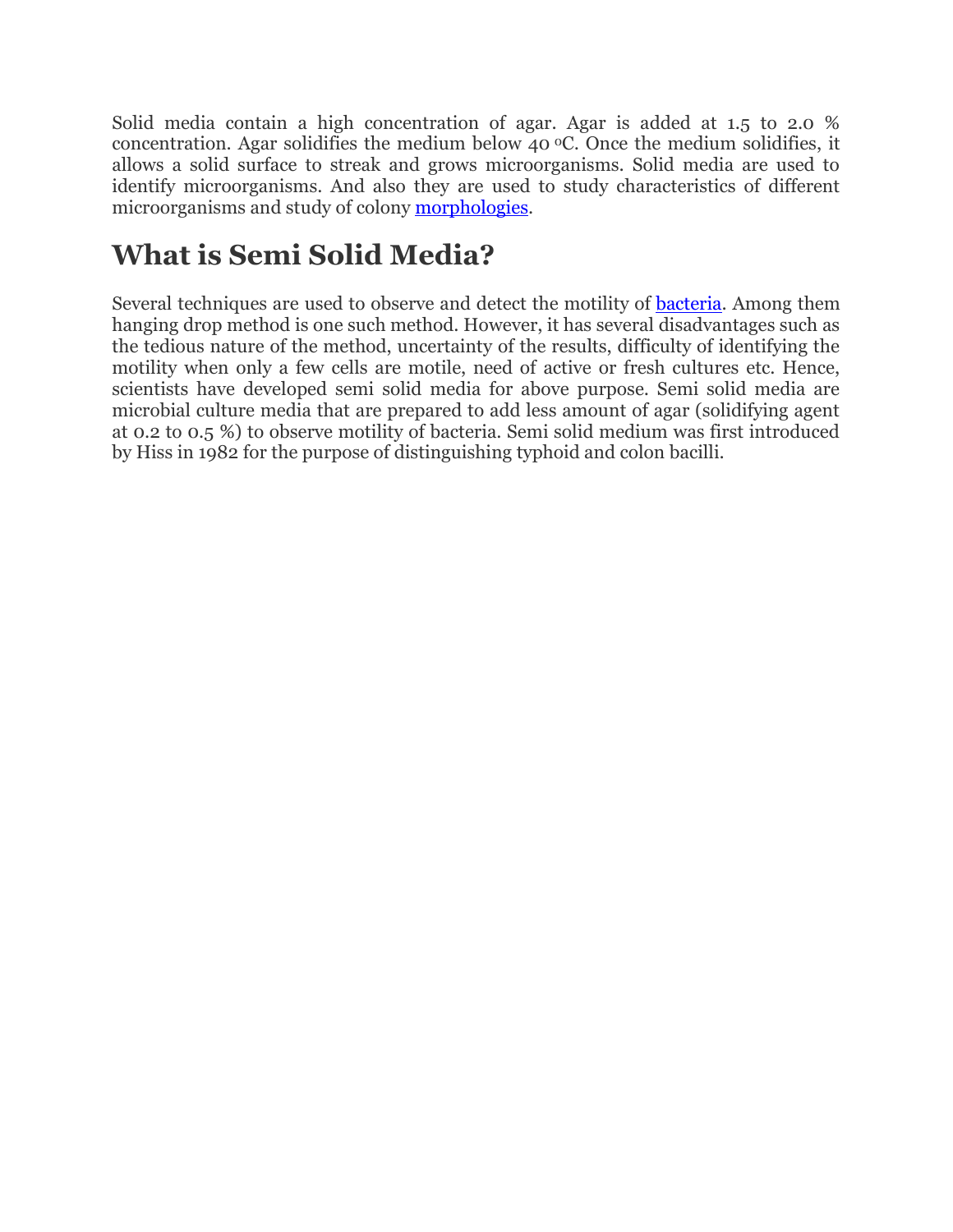

**Figure 02: Stab Tube**

The results of the semi solid media are macroscopic. When motile bacteria are inoculated to stab cultures that were prepared using Semi Solid Media, a diffuse zone of growth along the inoculation line of the stab can be clearly observed. It eliminates the overlooking of motility if only a few are motile.

### **What are the Similarities Between Solid Media and Semi Solid Media?**

- Solid and Semi Solid Media are types of culture media based on the consistency.
- Both are used to grow bacteria.
- Both media contain nutrients.
- Both media contain a solidification agent.
- Both media are important in [microbiology.](http://www.differencebetween.com/difference-between-microbiology-and-vs-molecular-biology/)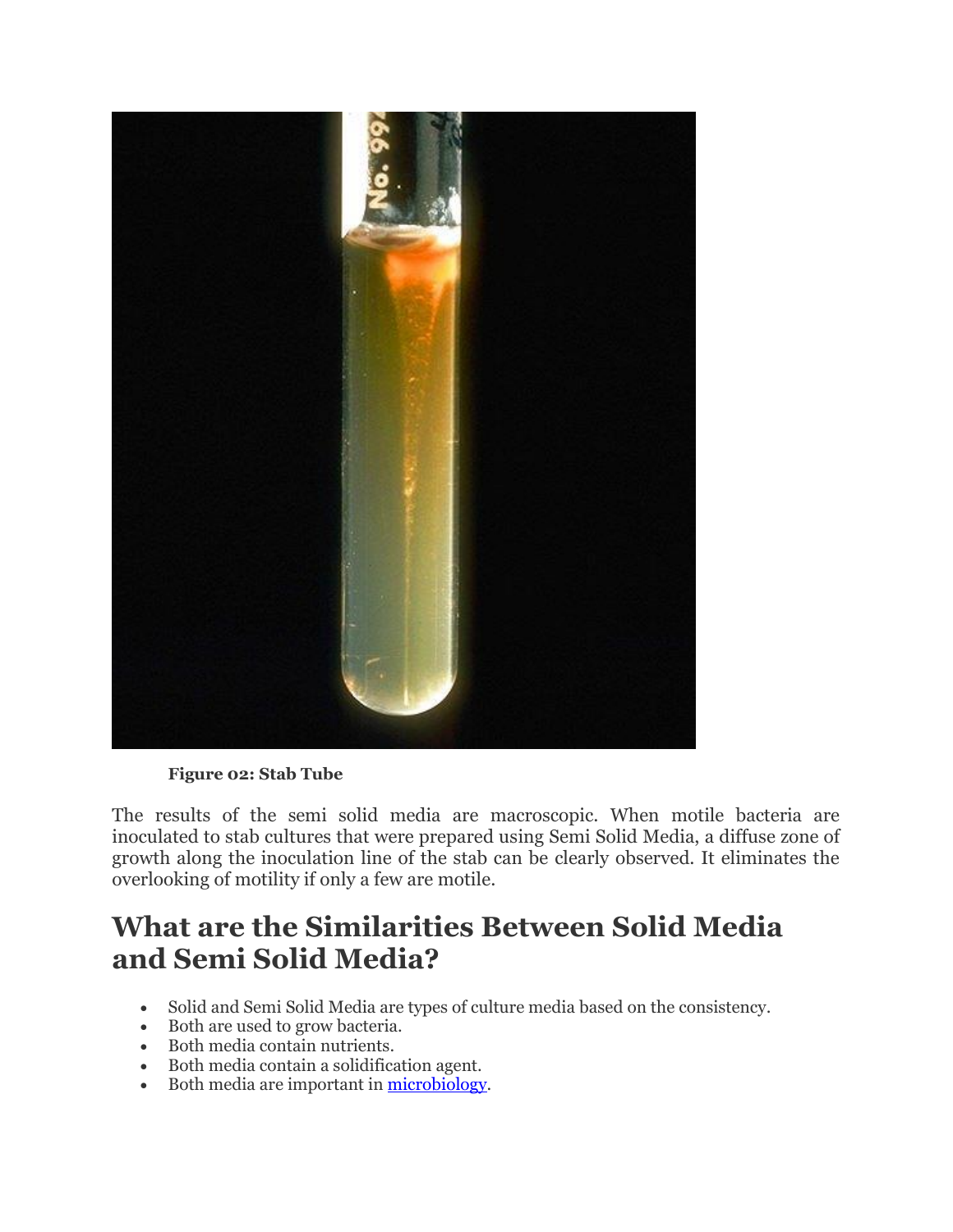## **What is the Difference Between Solid Media and Semi Solid Media?**

| Solid Media vs Semi Solid Media                                                                                    |                                                                                              |
|--------------------------------------------------------------------------------------------------------------------|----------------------------------------------------------------------------------------------|
| Solid Media are a type of culture media that<br>contain agar at 1.5 to 2.0 % concentration.                        | Semi Solid Media are a type of culture<br>media that contain agar at 0.5 %<br>concentration. |
| U <sub>se</sub>                                                                                                    |                                                                                              |
| Solid Media are useful for isolating and<br>enumerating bacteria or for determining the<br>colony characteristics. | Semi Solid Media are used for<br>the determination of bacterial motility.                    |
| <b>Consistency</b>                                                                                                 |                                                                                              |
| Solid Media are firm and have a solidified surface<br>due to agar.                                                 | Semi Solid Media have a soft jelly-<br>like consistency.                                     |

# **Summary - Solid Media vs Semi Solid Media**

Culture medium contains different nutrients and other materials such as water, a source of carbon and energy, the source of nitrogen, minerals and several growth factors etc. for the growth of microorganisms and cells. Solid and Semi Solid Media are two types of media that were classified based on the consistency of the medium. Solid medium contains 1.5 to 2.0 % solidification agent while semi-solid medium contain 0.2 to 0.5 % solidifying agent. When poured into plates, solid medium solidifies and provides a solid surface to grow microorganisms. Semi-solid medium is soft, and it doesn't solidify completely as solid media. Hence, Semi Solid Media allow motile bacteria to move and grow in the medium, unlike solid media. Solid medium is used to identify and characterize bacteria and other microorganisms while the semi-solid medium is used for the determination of the bacterial motility. This is the difference between solid media and semi solid media.

#### **Reference:**

1.Acharya, Tankeshwar,"Bacterial Culture Media: classification, types and uses."Microbeonline, 15 Oct. 2016. [Available here](http://microbeonline.com/types-of-bacteriological-culture-medium/) 2."Bacterial culture media." Medical microbiology. [Available here](http://medimicro.blogspot.com/2008/12/bacterial-culture-media.html)